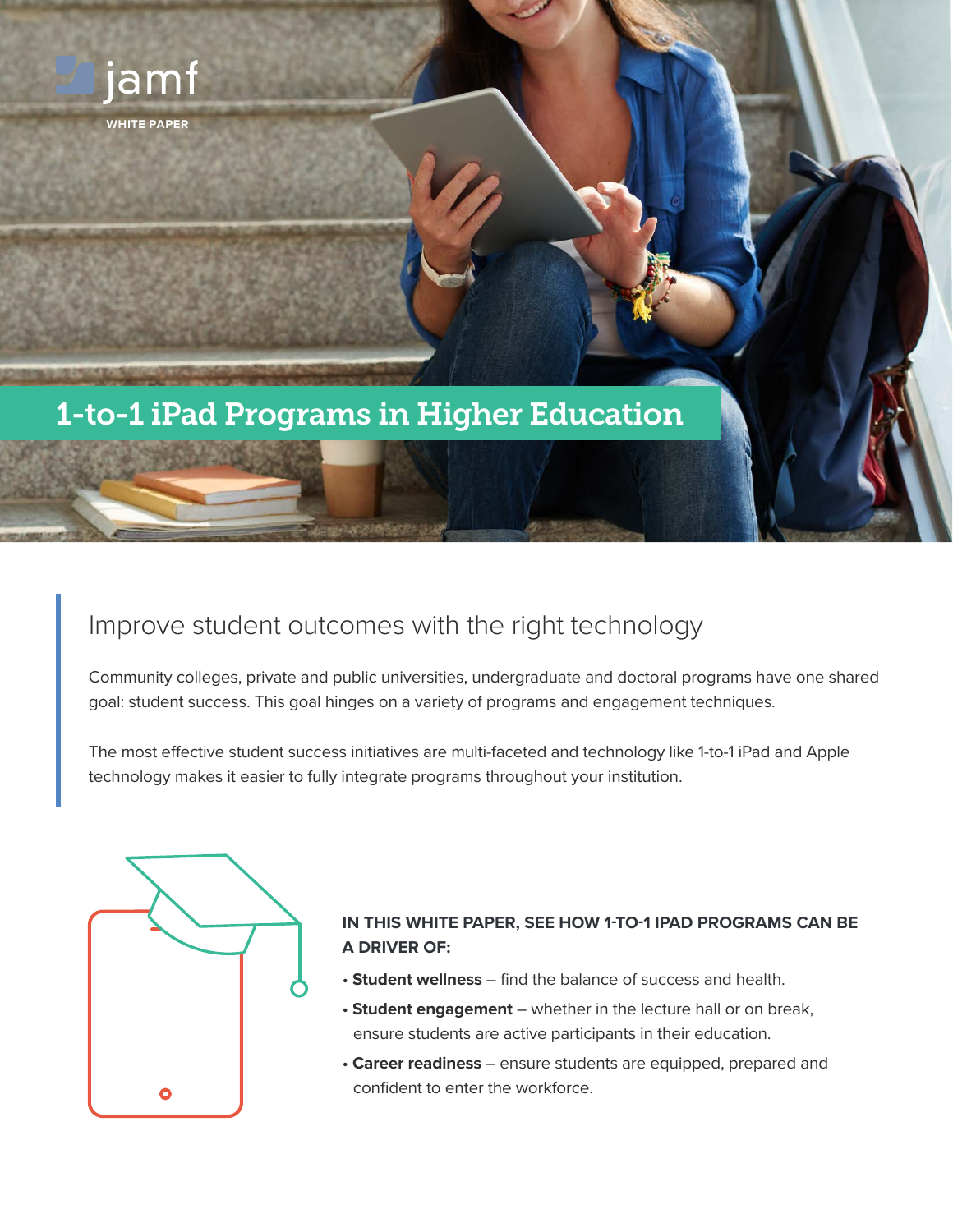## How did iPad become a driver of student success?

Apple adoption is here to stay in higher education. A recent study stated **94 percent of higher education institutions said they use Apple's iPad to enhance learning.** Additionally, **87 percent of those schools saw an increase in their overall Apple adoption** from the previous year, according to **[Campus](https://campustechnology.com/articles/2017/03/07/report-ipad-mac-use-growing-in-higher-ed.aspx)  [Technology.](https://campustechnology.com/articles/2017/03/07/report-ipad-mac-use-growing-in-higher-ed.aspx)**

As universities continue to search for new and innovative ways to promote the best education experience for their students, many have shifted toward 1-to-1 iPad programs in which they provide each student with a managed iPad during their time at school. Schools like **[Maryville University,](https://www.jamf.com/resources/case-studies/maryville-university/) [Hiram College,](https://www.cleveland.com/metro/index.ssf/2017/02/hiram_college_receives_21_mill.html) [Shenandoah University](https://www.jamf.com/resources/case-studies/shenandoah-university/)** and **[The Ohio State University](https://news.osu.edu/ohio-state-students-equipped-with-ipad-toolkit-as-orientation-begins/)** are capitalizing on providing each student with innovative and personalized technology to improve their experience and outcomes.

These schools with 1-to-1 iPad programs demonstrate how they're achieving and exceeding their expectations for student success in three key areas: student wellness, student engagement and career readiness.



institutions said that they use Apple's iPad to enhance learning



of those schools saw an increase in their overall Apple adoption from the previous year 87%

I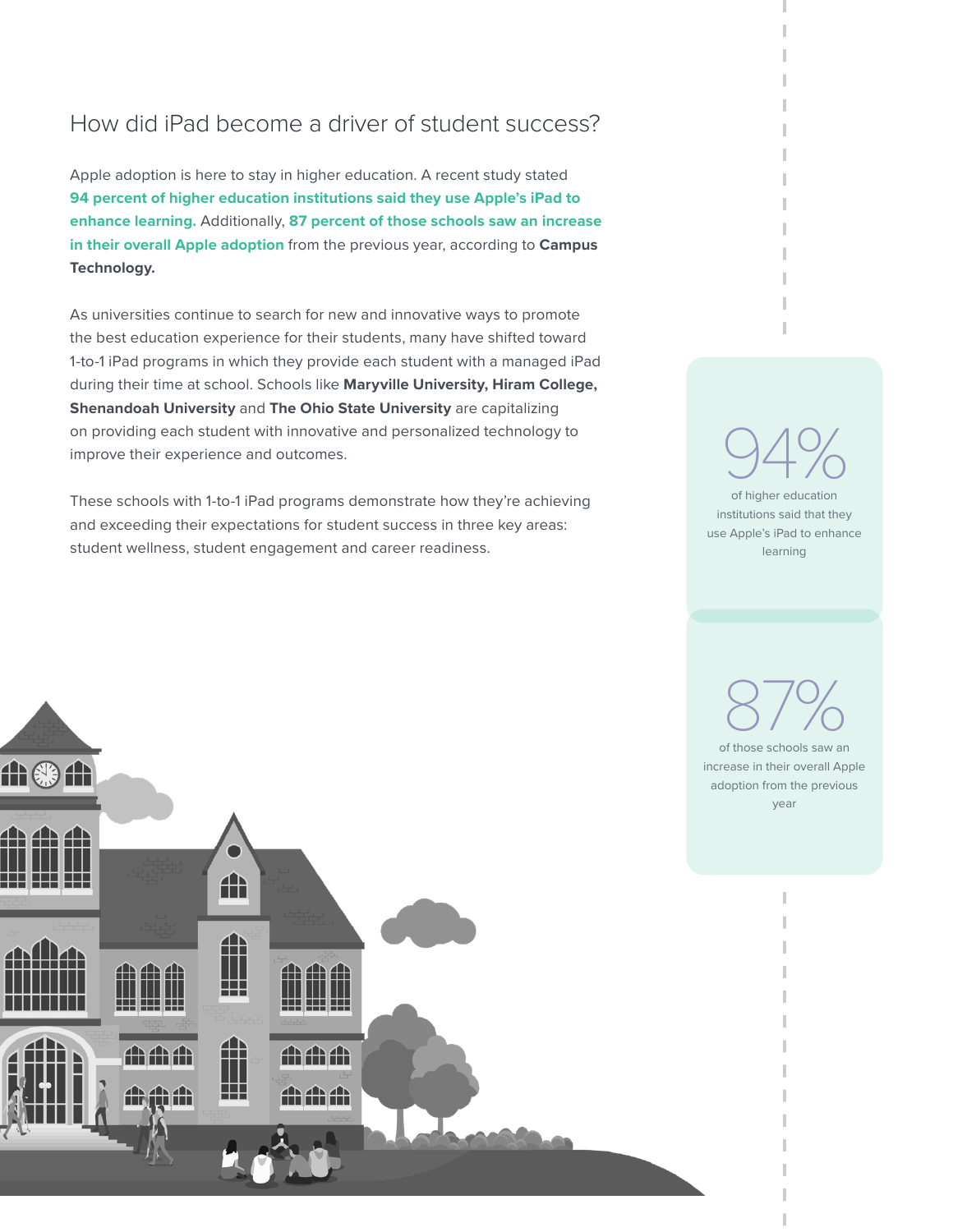## Success Initiative #1 **STUDENT WELLNESS WITH IPAD**

The transition from high school to college can take a toll on student wellness. Most students are in a radically new environment and in some cases, for the first time without parental supervision. Their support system has changed, and they're forced to be more independent. Whether students need help with the new teaching or curriculum style, moving to a new location or the stress of exams, a university that can provide its students a helpful outlet is a must.

> From proactive outreach to resource awareness, a 1-to-1 iPad program gives schools a new way to monitor and positively impact student wellness.

### **PROVIDE STRESS MANAGEMENT TIPS**

- $\sqrt{L}$  Make content available directly on the iPad for students, such as reminders to take study breaks or to meet new people.
- $\binom{r}{k}$ Drive awareness of student resources, such as office hours and locations for on-campus counselors.

#### **PROVIDE TIMELY RESOURCES**

Proactively push out content and resources before students become homesick, or before a common stress triggers such as final exams.

### **SEND EMERGENCY COMMUNICATIONS**

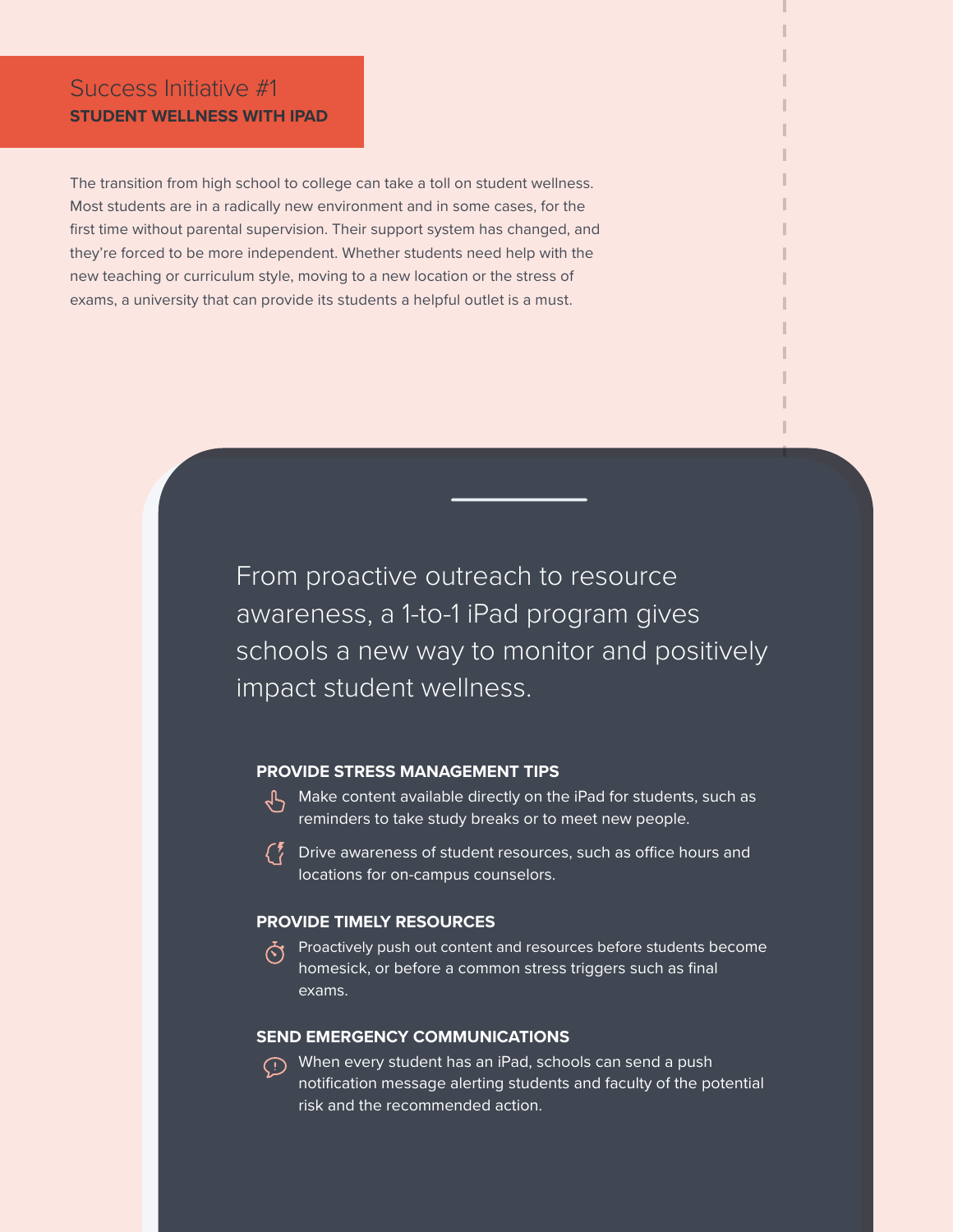## Success Initiative #2 **STUDENT ENGAGEMENT WITH IPAD**

One of the most effective ways to keep students on the path to graduation is ensuring they're actively engaged in their classes and curriculum. It might seem like an impossible task for a single professor or advisor to keep all of their students engaged and moving toward graduation, but with iPad it's never been easier.

From cost savings to enhanced learning environments, 1-to-1 iPad programs keep students involved in their education.



### **INTERACTIVE LEARNING:**

With iPads, students are able to actively engage with their courses through interactive iOS apps, including education and productivity apps. And; because of the portability of iPads, learning can extend beyond the classroom.



### **DIGITAL TEXTBOOKS:**

With the growth in digital textbooks for students, there's a significant financial benefit as well. **[In a recent study by](https://cdn2.hubspot.net/hubfs/2186210/Content/VitalSource/2017%20Wakefield/All%20Wakefield%20Infographics.pdf)  [VitalSource](https://cdn2.hubspot.net/hubfs/2186210/Content/VitalSource/2017%20Wakefield/All%20Wakefield%20Infographics.pdf)**, 85 percent of students delay or avoid purchasing physical textbooks because of the associated cost. By allowing access to digital resources at a fraction of the cost, schools can truly offer digital equity and equal access to the materials they need to be successful.

"We have students who come from a wide range of economic backgrounds, and by providing everyone with the same tools, they have an equal opportunity to learn in the class and learn to use these industry-leading tools."

Tom Anderson, Apple systems administer and help desk manager, Shenandoah University



### **EFFECTIVE COLLABORATION:**

Professors can have students collaborate on projects, share content to each other's iPads during working sessions, as well as share content and presentations to the entire lecture hall on an Apple TV with AirPlay.

## Digital Equity with iPad

Educators need to be concerned with the achievement gap. Through 1-to-1 initiatives, higher education institutions provide a genuine solution to this gap and help students with different learning styles achieve academic success by providing a customized tool that enables interactive learning, collaboration and caters to their academic learning needs.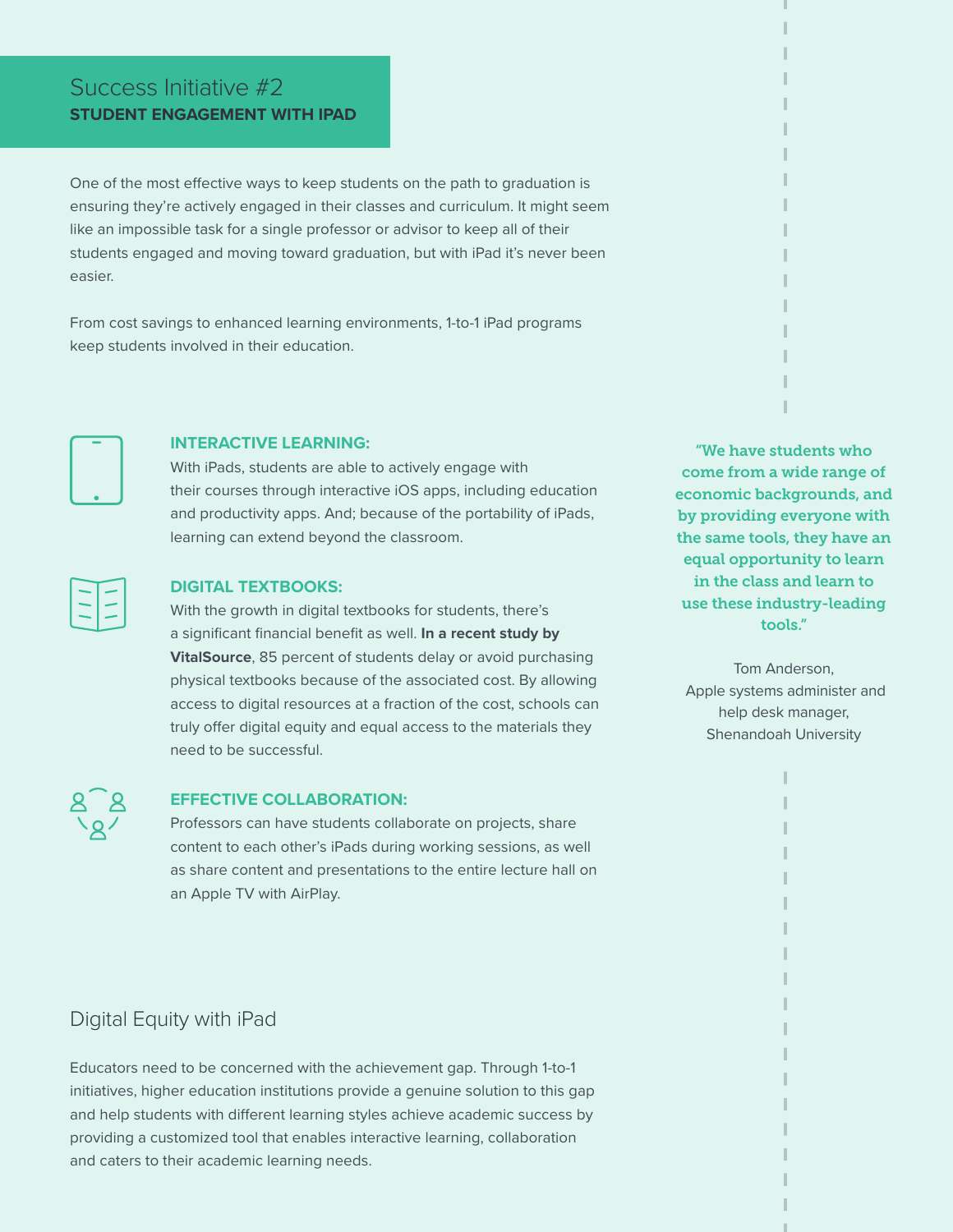## Success Initiative #3 **CAREER READINESS WITH IPAD**

The final area of impact that drives student success is career readiness. Institutions are increasingly focused on preparing students for a career after graduation. The more prepared students are for the careers of the future, the more of an edge they'll have when entering the workforce.

If educators are able to create applicable situations that simulate a work environment, students will already have countless hours of practice with the tools and technology they'll use in the field.

### **DIGITAL CITIZENSHIP:**

By incorporating technology into their everyday lives, and level-setting expectations of usage from the beginning, students become more comfortable with technology and form healthy habits.

### **CAREERS IN TECHNOLOGY:**

Through Apple's Swift Playgrounds and other coding and app development initiatives, students have new opportunities to strengthen their knowledge and understanding of a coding curriculum.

#### **SIMULATING THE WORK ENVIRONMENT:**

iPads are becoming integral in the workforce. In a **[recent study,](https://9to5mac.com/2018/09/04/ios-dominating-business-use/)** seven major industries have experienced over 50 percent growth in iOS usage.



## Growth in iOS Usage Across Enterprise Industries



+76%

Media and Entertainment







Financial Services



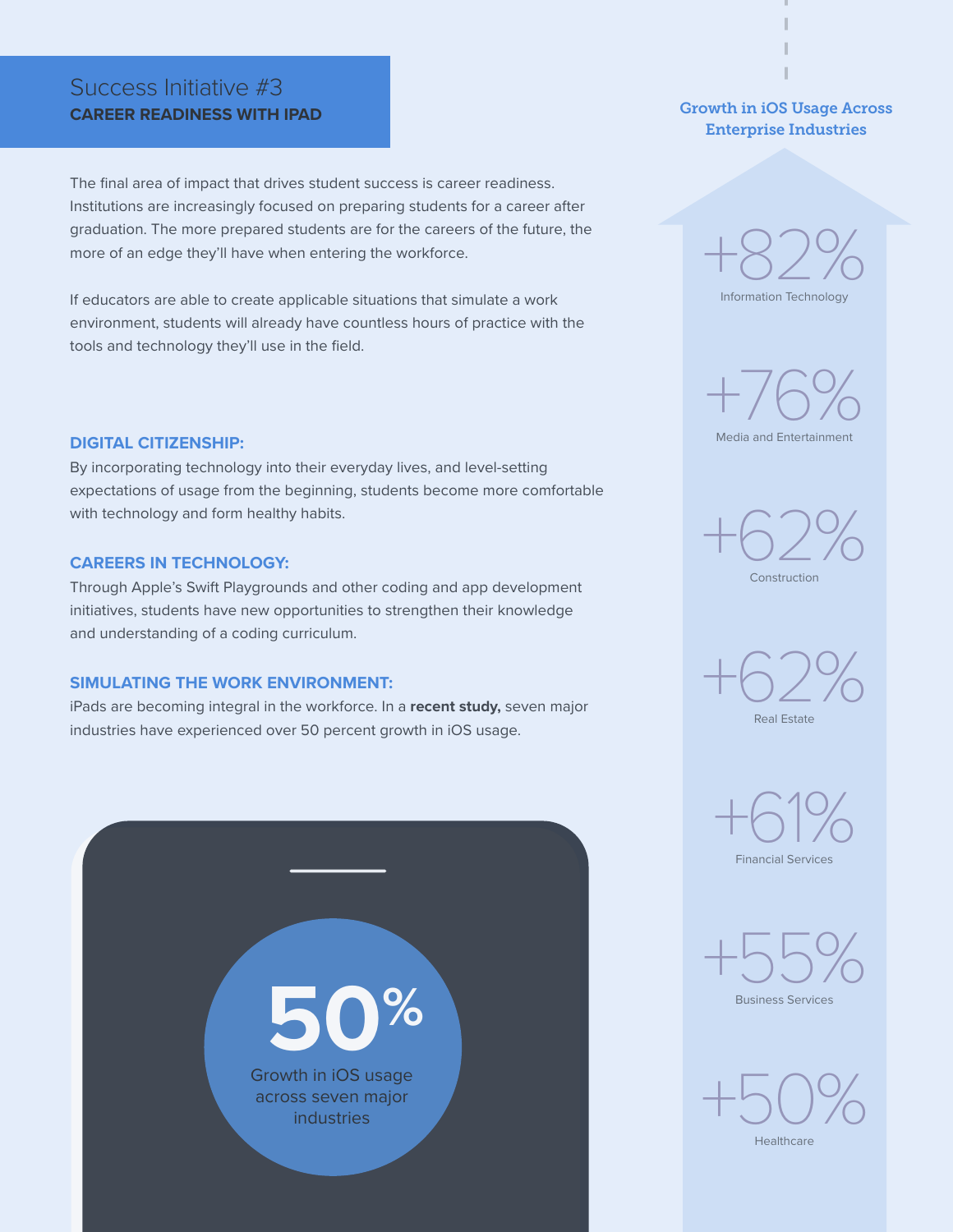## Helpful tips for a successful 1-to-1 iPad Program

## **FIGURE OUT FUNDING**

1

2

4

Implementing a 1-to-1 program might not cost your university as much as you think. Whether you receive board approved funding or include the hardware, management and apps into the yearly technology fee, your return on investment might be surprising. For example, we found that **[Maryville University](https://www.jamf.com/resources/case-studies/maryville-university/?keywords=Maryville&filters=Case%20Studies)** saves an average of \$50,000 per semester through their 1-to-1 student iPad program.

## **START WITH A PILOT**

Start smart by starting small. Identify a pilot department or control group of students for the first deployment. Collect feedback, establish success metrics, then expand your group.

## 3 **ENGAGE YOUR PROFESSORS EARLY**

The earlier you can get educators on board, the better. Some members of your faculty might not be familiar with iPad and may need extra time to get up to speed before classes begin. An early start also gives faculty time to vet apps they think will be most applicable to their courses.

Additionally, if you're considering implementing Apple Classroom (like **[Maryville University](https://www.jamf.com/resources/case-studies/maryville-university/?keywords=Maryville&filters=Case%20Studies)**) this gives IT enough time to get all the educators up and running and comfortable with that platform.

"The device, and using it as a teaching tool, enables me to see how different learners can demonstrate their knowledge in ways other than traditional essays and multiple-choice exam formats."

Katherine Kline, PH.D., assistant professor of Rehabilitations Counseling, Maryville University

ı

## **HAVE A SOLID ROLL-OUT PLAN**

Prior to handing out devices to students, it's critical to establish a smooth roll-out process. Here are a few tips to ensure your student iPad deployment goes off without a hitch:

- Make sure your network is ready for the rollout.
- Have support stations for students and faculty who might not be familiar with the technology you're giving them, like an Apple ID creation station or an Apple 101 station!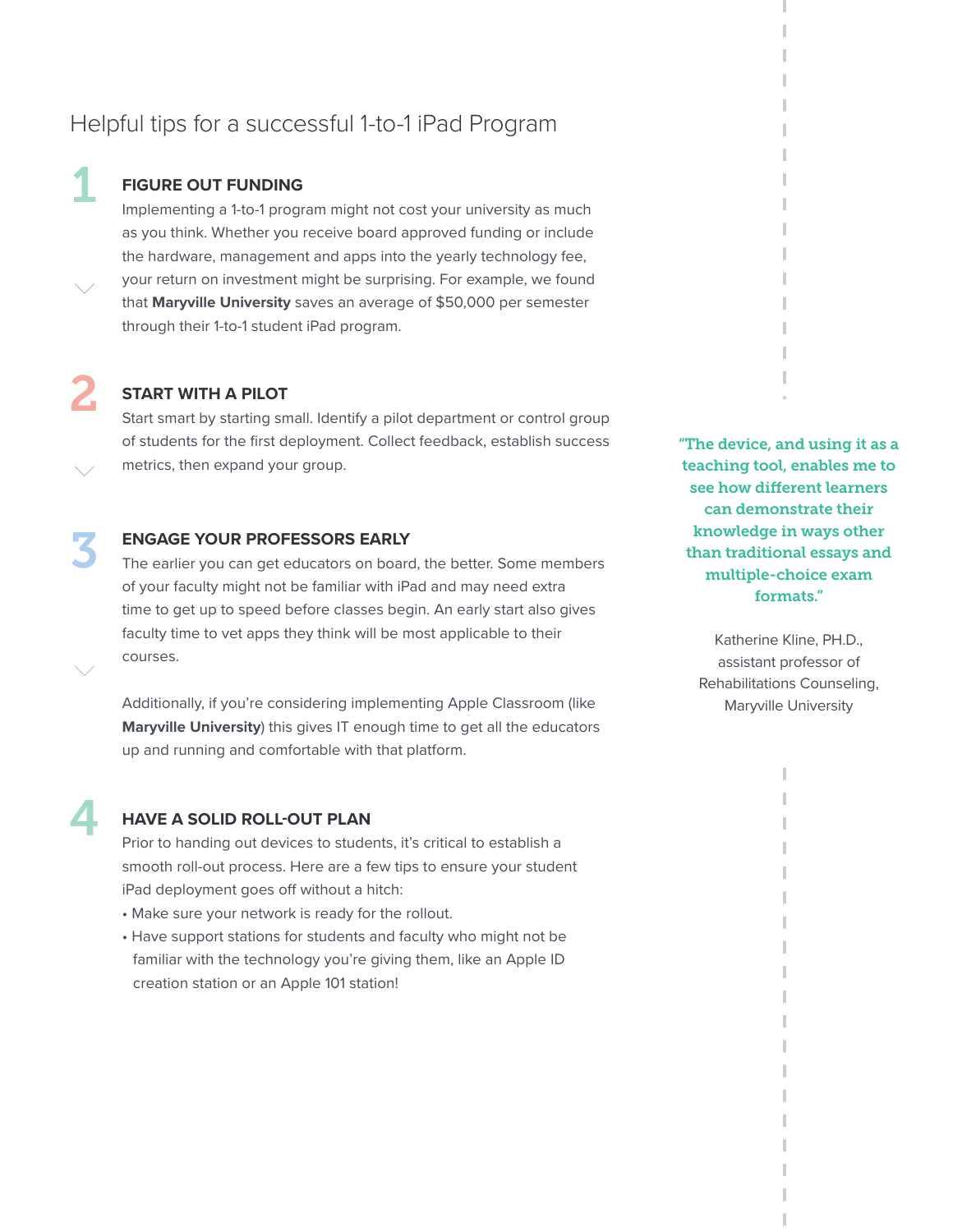# Managing a 1-to-1 iPad Program



## **DEPLOYMENT AND PROVISIONING**

Streamline your device deployment with Apple School Manager. Simply order your devices through Apple or an authorized Apple reseller, once you receive your devices, simply hand out unopened devices to your end users. Your mobile device management (MDM) will automatically enroll and configure the devices during setup saving valuable time and resources.



### **CONFIGURATION MANAGEMENT**

With configuration profiles and smart targeting, you can fulfill the technology requirements of every group you serve.



### **APP MANAGEMENT**

By managing and deploying your apps via Apps and Books in Apple School Manager, you can ensure users have all the approved apps they need, configured for their use case and secured for your environment.



#### **INVENTORY**

You can't manage what you can't measure. The inventory data your MDM solution collects can be used for a wide range of organizational needs. With dynamic inventory tools, you can collect hardware information, software information, management details and more.



#### **SECURITY**

Leverage Apple's native security tools to ensure you have the security controls you need and users get the user experience they demand. Enforce encryption and easily integrate with third-party tools to build a complete security ecosystem.



#### **USER EMPOWERMENT**

From a user-enabled setup and enrollment process, to automated application patching and a personalized app catalog, empower faculty with pre-configured content and apps—without a call or ticket to IT.